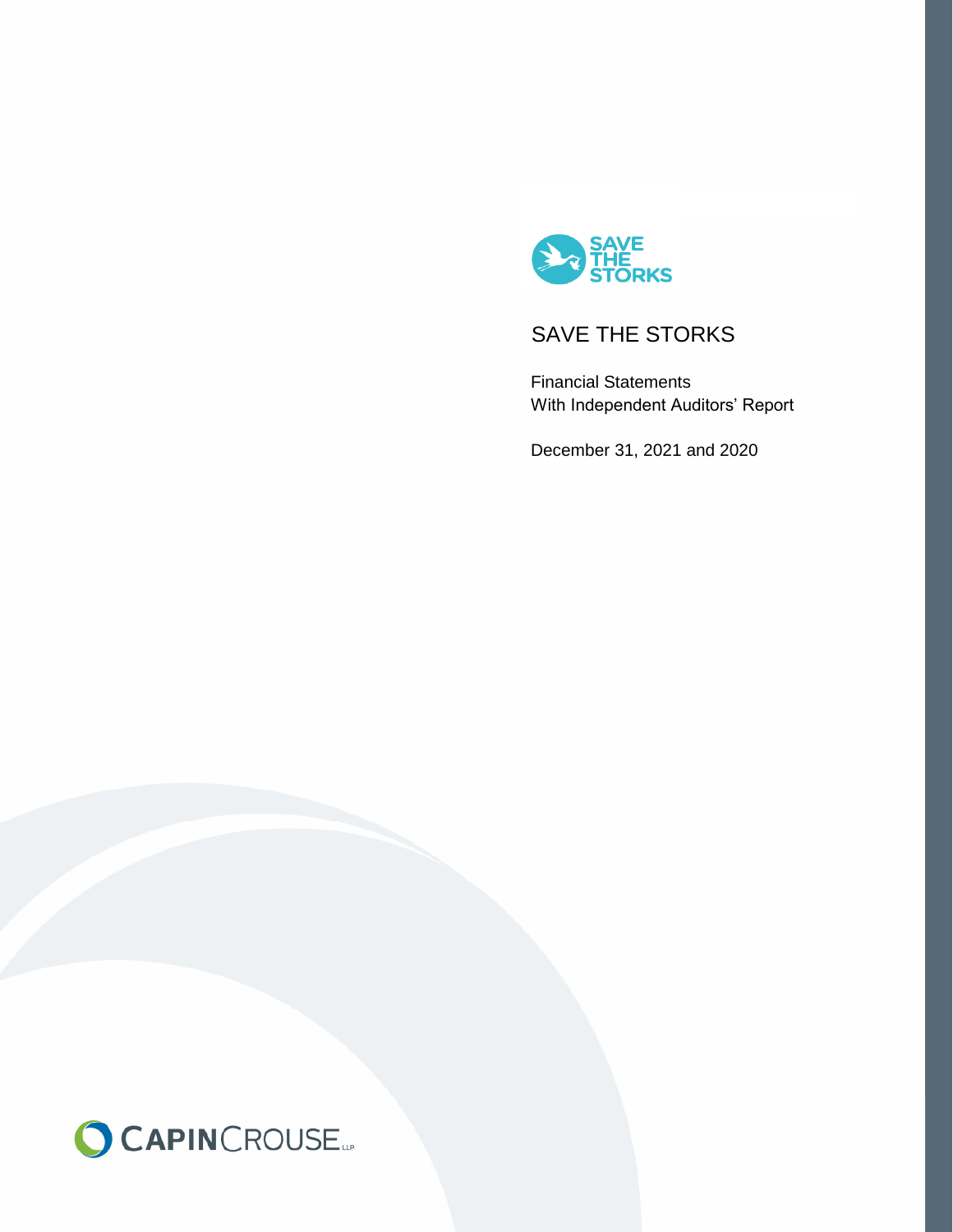#### **Table of Contents**

|                                         | Page |
|-----------------------------------------|------|
| Independent Auditors' Report            |      |
| <b>Financial Statements</b>             |      |
| <b>Statements of Financial Position</b> | 3    |
| <b>Statements of Activities</b>         | 4    |
| Statement of Functional Expenses-2021   |      |
| Statement of Functional Expenses-2020   | 6    |
| <b>Statements of Cash Flows</b>         | 7    |
| <b>Notes to Financial Statements</b>    | 9    |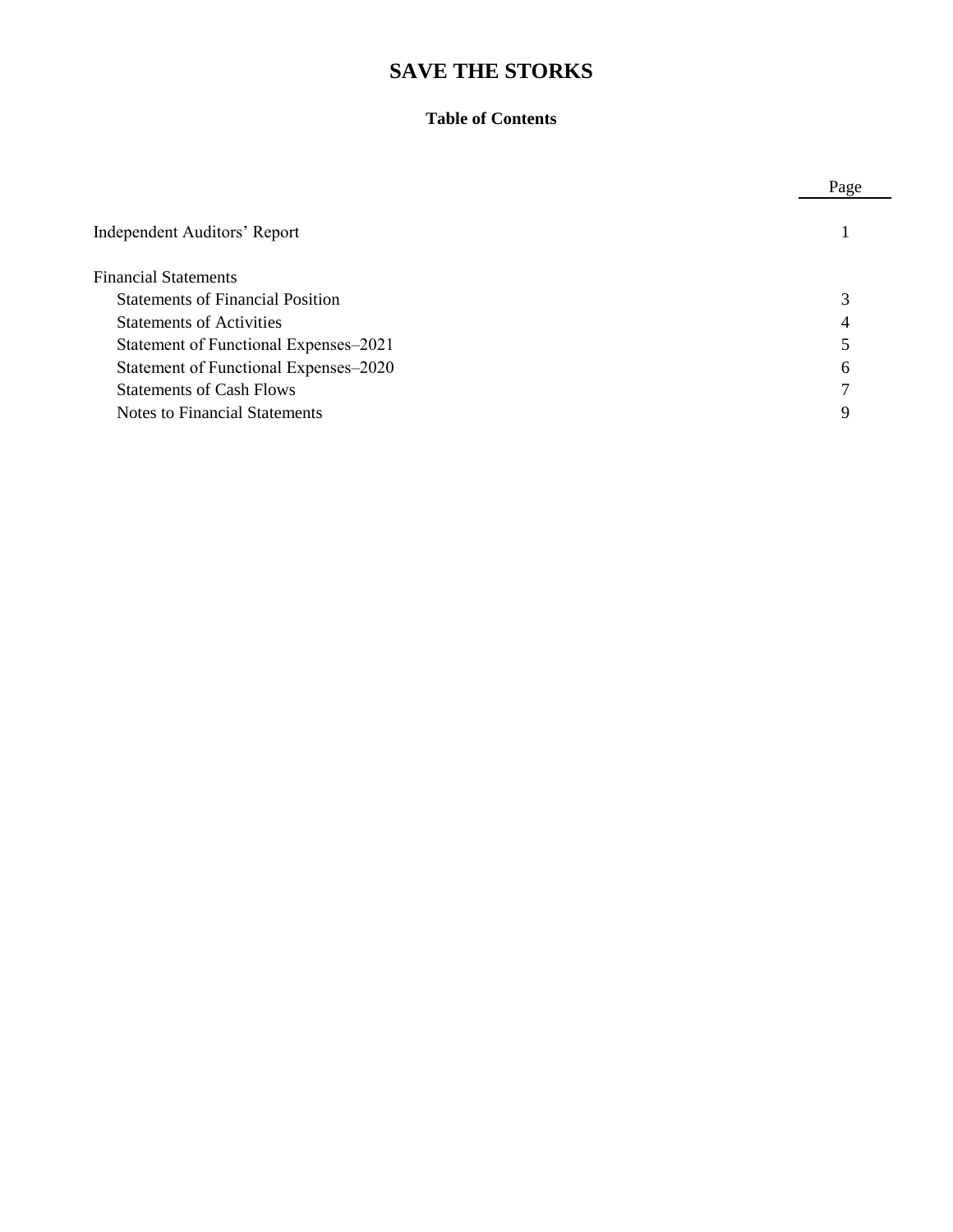# CAPINCROUSE.

#### **INDEPENDENT AUDITORS' REPORT**



Board of Directors Save the Storks Colorado Springs, Colorado

#### *Opinion*

We have audited the accompanying financial statements of Save the Storks, which comprise the statements of financial position as of December 31 , 2021 and 2020, and the related statements of activities, functional expenses, and cash flows for the years then ended, and the related notes to the financial statements.

In our opinion, the financial statements referred to above present fairly, in all material respects, the financial position of Save the Storks as of December 31, 2021 and 2020, and the changes in its net assets and its cash flows for the years then ended in accordance with accounting principles generally accepted in the United States of America.

#### *Basis for Opinion*

We conducted our audits in accordance with auditing standards generally accepted in the United States of America. Our responsibilities under those standards are further described in the Auditors' Responsibilities for the Audit of the Financial Statements section of our report. We are required to be independent of Save the Storks and to meet our other ethical responsibilities in accordance with the relevant ethical requirements relating to our audits. We believe that the audit evidence we have obtained is sufficient and appropriate to provide a basis for our audit opinion.

#### *Responsibilities of Management for the Financial Statements*

Management is responsible for the preparation and fair presentation of these financial statements in accordance with accounting principles generally accepted in the United States of America, and for the design, implementation, and maintenance of internal control relevant to the preparation and fair presentation of financial statements that are free from material misstatement, whether due to fraud or error.

In preparing the financial statements, management is required to evaluate whether there are conditions or events, considered in the aggregate, that raise substantial doubt about Save the Storks' ability to continue as a going concern within one year after the date that the financial statements are available to be issued.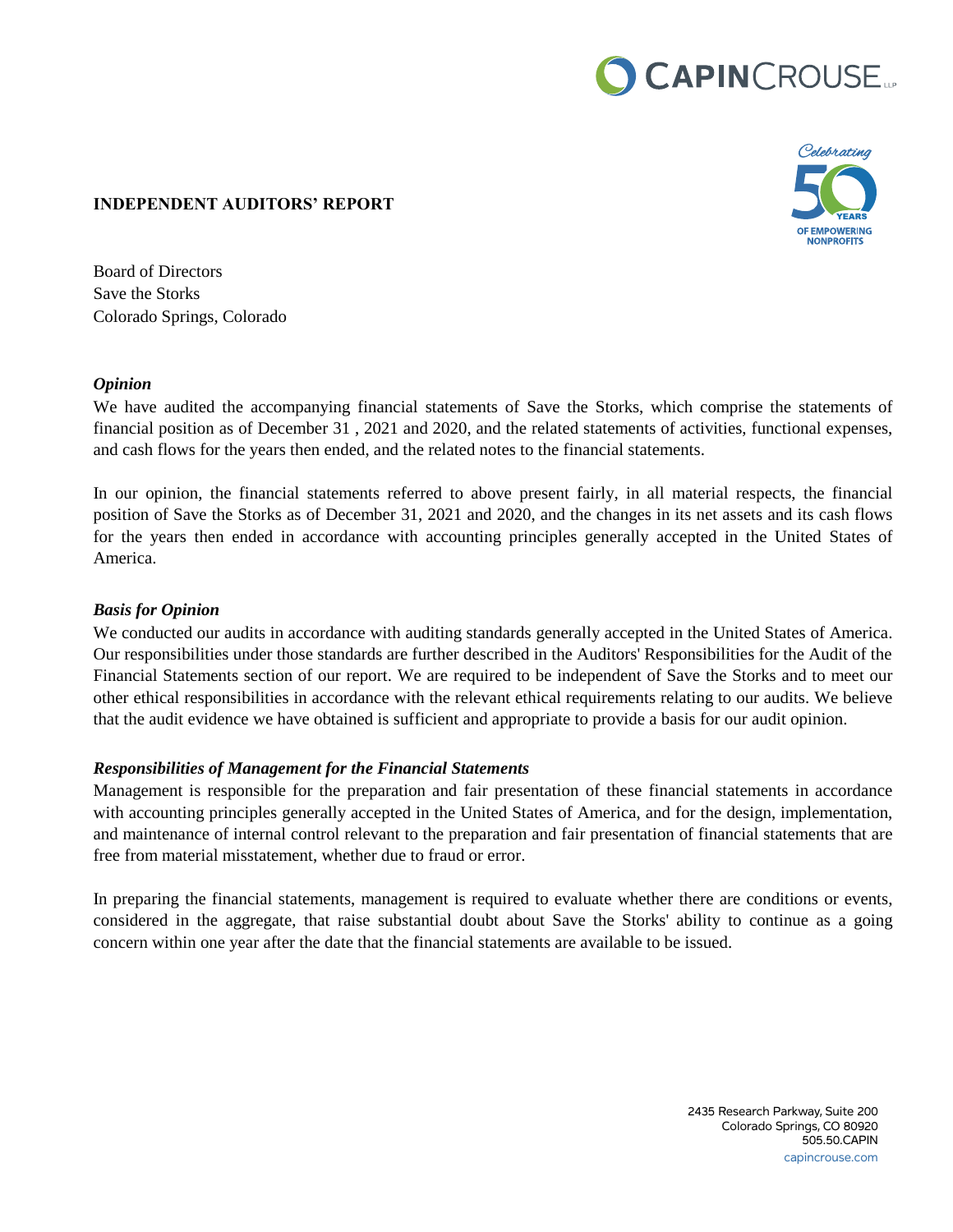Board of Directors Save the Storks Colorado Springs, Colorado

# Auditors' <mark>R</mark>esponsibilities for the Audit of the Financial Statements

Our objectives are to obtain reasonable assurance about whether the financial statements as a whole are free from material misstatement, whether due to fraud or error, and to issue an auditors' report that includes our opinion. Reasonable assurance is a high level of assurance but is not absolute assurance and therefore is not a guarantee that an audit conducted in accordance with generally accepted auditing standards will always detect a material misstatement when it exists. The risk of not detecting a material misstatement resulting from fraud is higher than Instructure when it exists. The fisk of not detecting a material instruction resulting from fraud is inglier than<br>For one resulting from error, as fraud may involve collusion, forgery, intentional omissions, misrepresentat the override of internal control. Misstatements, including omissions, are considered material if there is a substantial likelihood that, individually or in the aggregate, they would influence the judgment made by a reasonable user mentious analysiantly of m and aggregate, and would infinance and july matter made by a reasonable asset 31, 2012 and 2011, and 2011, and the relations of activities and cash flows for the years then ended. Then ended. The years then ended. The years then ended. The years then ended. The years then ended. The years then ended

In performing an audit in accordance with generally accepted auditing standards, we: In performing an addit in decordance with generally accep-

- Exercise professional judgment and maintain professional skepticism throughout the audit.
- Identify and assess the risks of material misstatement of the financial statements, whether due to fraud or error, and design and perform audit procedures responsive to those risks. Such procedures include examining, on a test basis, evidence regarding the amounts and disclosures in the financial statements.
- · Obtain an understanding of internal control relevant to the audit in order to design audit procedures that are appropriate in the circumstances, but not for the purpose of expressing an opinion on the effectiveness of Save the Storks' internal control. Accordingly, no such opinion is expressed.
- Evaluate the appropriateness of accounting policies used and the reasonableness of significant accounting estimates made by management, as well as evaluate the overall presentation of the financial statements.
- Conclude whether, in our judgment, there are conditions or events, considered in the aggregate, that raise substantial doubt about Save the Storks' ability to continue as a going concern for a reasonable period of time.

We are required to communicate with those charged with governance regarding, among other matters, the planned scope and timing of the audit, significant audit findings, and certain internal control related matters that we identified during the audit.

Capin Crouse LLP

Colorado Springs, Colorado May 19, 2022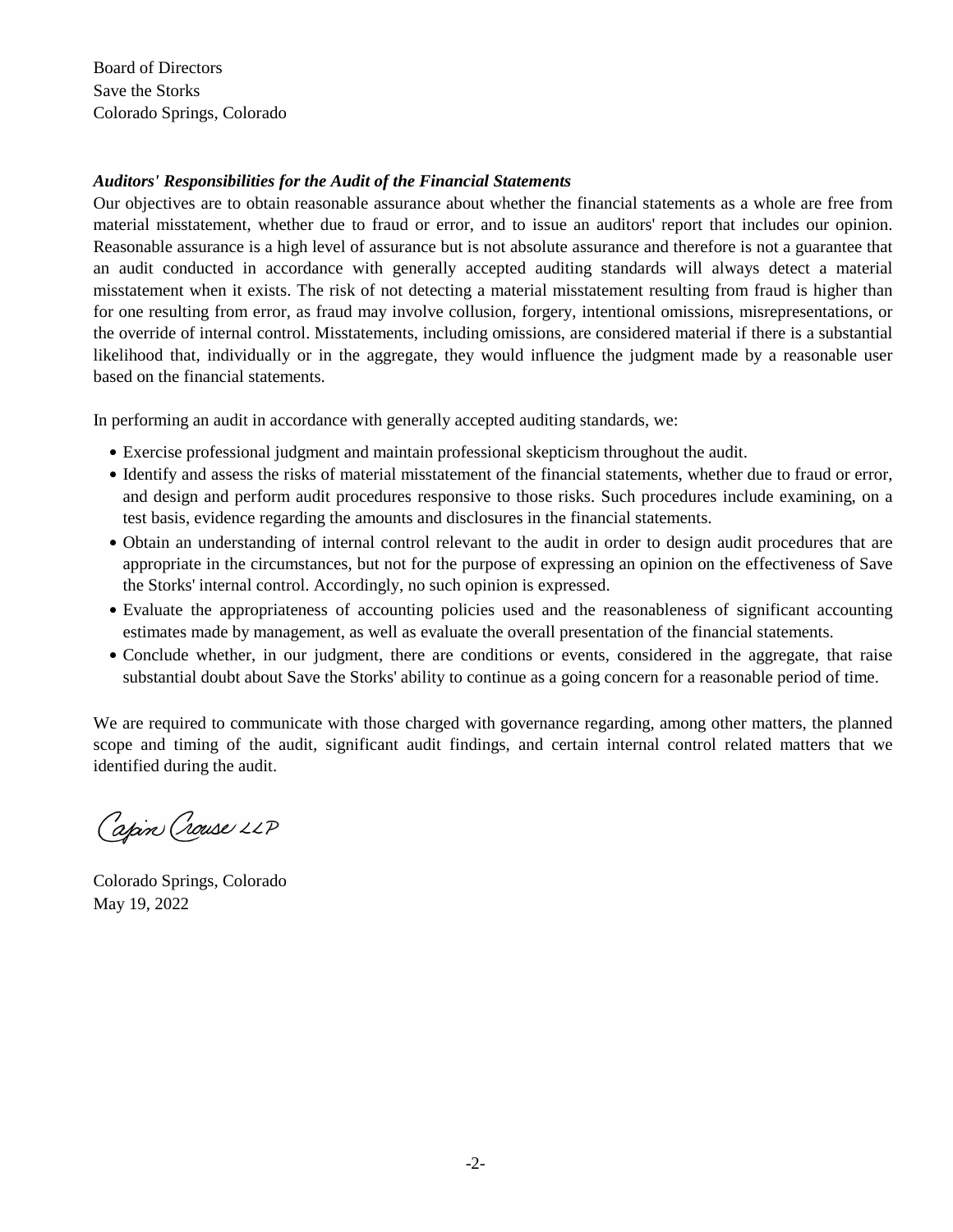#### **Statements of Financial Position**

|                                         | December 31,  |           |               |           |  |
|-----------------------------------------|---------------|-----------|---------------|-----------|--|
|                                         |               | 2021      |               | 2020      |  |
| <b>ASSETS:</b>                          |               |           |               |           |  |
| Cash and cash equivalents               | $\mathcal{S}$ | 2,932,949 | \$            | 2,003,656 |  |
| Prepaid expenses and other assets       |               | 228,444   |               | 282,258   |  |
| Assets held for sale                    |               | 474,106   |               | 70,560    |  |
| Property and equipment–net              |               | 692,039   |               | 1,511,191 |  |
| <b>Total Assets</b>                     |               | 4,327,538 | \$            | 3,867,665 |  |
| <b>LIABILITIES AND NET ASSETS:</b>      |               |           |               |           |  |
| Accounts payable and accrued expenses   | \$            | 202,596   | $\mathcal{S}$ | 653,698   |  |
| Grants payable                          |               | 160,000   |               | 169,000   |  |
| Deferred income                         |               | 10,774    |               | 10,000    |  |
| Deferred lease incentive–net            |               | 158,515   |               | 203,805   |  |
| Note payable                            |               | 262,118   |               | 270,907   |  |
| <b>Total liabilities</b>                |               | 794,003   |               | 1,307,410 |  |
| Net assets:                             |               |           |               |           |  |
| Without donor restrictions              |               | 3,441,815 |               | 1,897,195 |  |
| With donor restrictions                 |               | 91,720    |               | 663,060   |  |
| Total net assets                        |               | 3,533,535 |               | 2,560,255 |  |
| <b>Total Liabilities and Net Assets</b> |               | 4,327,538 | \$            | 3,867,665 |  |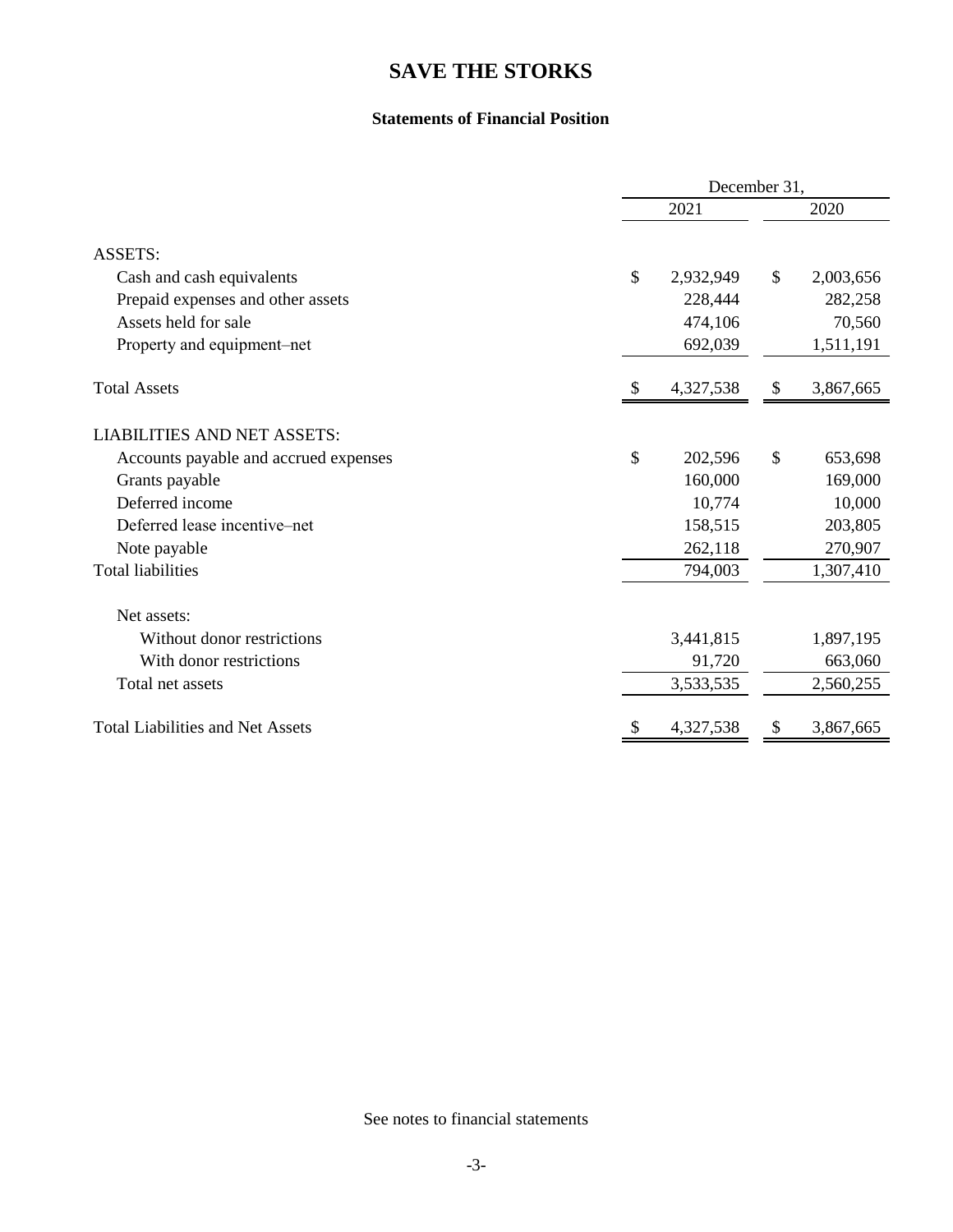#### **Statements of Activities**

|                                        |                      |               |                 | Year Ended December 31, |               |                 |
|----------------------------------------|----------------------|---------------|-----------------|-------------------------|---------------|-----------------|
|                                        |                      | 2021          |                 |                         |               |                 |
|                                        | <b>Without Donor</b> | With Donor    |                 | <b>Without Donor</b>    | With Donor    |                 |
|                                        | Restrictions         | Restrictions  | Total           | Restrictions            | Restrictions  | Total           |
| <b>SUPPORT AND REVENUE:</b>            |                      |               |                 |                         |               |                 |
| Contributions                          | 7,432,609<br>\$      | \$<br>419,188 | \$<br>7,851,797 | 7,288,977<br>\$         | 654,830<br>\$ | \$<br>7,943,807 |
| Government grant revenue               | 428,303              |               | 428,303         | 428,303                 |               | \$<br>428,303   |
| Service and product income             | 75,790               |               | 75,790          | 276,768                 |               | 276,768         |
| Special events:                        |                      |               |                 |                         |               |                 |
| Contributions                          |                      |               |                 | 487,159                 |               | 487,159         |
| Other revenue                          |                      |               |                 | 173,298                 |               | 173,298         |
| Costs of direct benefits to donors     |                      |               |                 | (221, 925)              |               | (221, 925)      |
|                                        |                      |               |                 | 438,532                 |               | 438,532         |
| Loss on sale of property and equipment | (160, 803)           |               | (160, 803)      |                         |               |                 |
| Other income                           | 15,947               |               | 15,947          | 17,936                  |               | 17,936          |
| <b>Total Support and Revenue</b>       | 7,791,846            | 419,188       | 8,211,034       | 8,450,516               | 654,830       | 9,105,346       |
| NET ASSETS RELEASED:                   |                      |               |                 |                         |               |                 |
| Purpose restrictions                   | 990,528              | (990, 528)    |                 | 2,215,683               | (2,215,683)   |                 |
| <b>EXPENSES:</b>                       |                      |               |                 |                         |               |                 |
| Program activities                     | 5,482,350            |               | 5,482,350       | 6,742,012               |               | 6,742,012       |
| Supporting activities:                 |                      |               |                 |                         |               |                 |
| Fund-raising                           | 743,907              |               | 743,907         | 1,227,609               |               | 1,227,609       |
| General and administrative             | 1,011,497            |               | 1,011,497       | 1,377,793               |               | 1,377,793       |
|                                        | 1,755,404            |               | 1,755,404       | 2,605,402               |               | 2,605,402       |
| <b>Total Expenses</b>                  | 7,237,754            |               | 7,237,754       | 9,347,414               |               | 9,347,414       |
| Change in Net Assets                   | 1,544,620            | (571, 340)    | 973,280         | 1,318,785               | (1,560,853)   | (242,068)       |
| Net Assets, Beginning of Year          | 1,897,195            | 663,060       | 2,560,255       | 578,410                 | 2,223,913     | 2,802,323       |
| Net Assets, End of Year                | 3,441,815<br>\$      | 91,720<br>\$  | 3,533,535<br>\$ | 1,897,195<br>\$.        | 663,060<br>\$ | 2,560,255<br>\$ |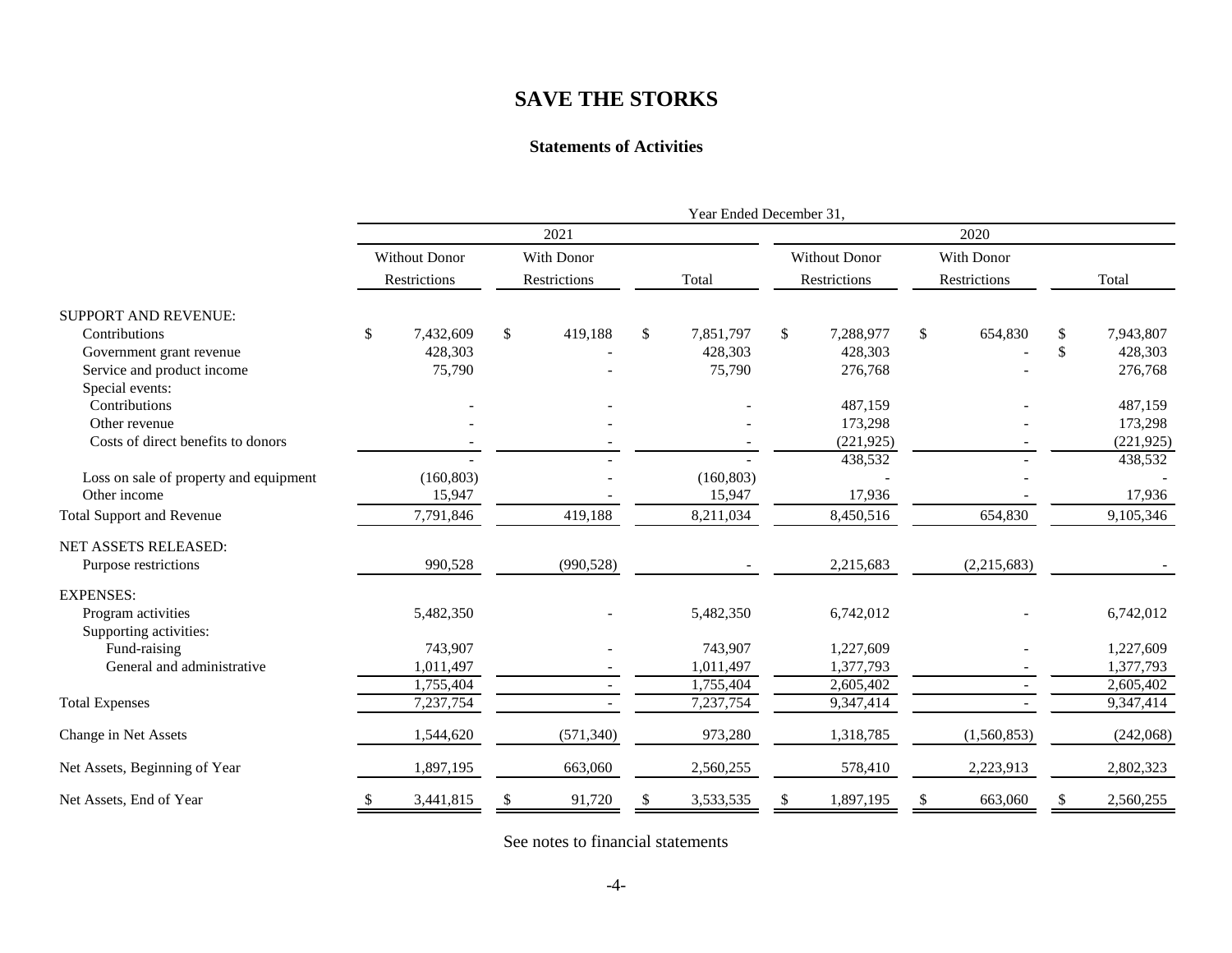### **Statement of Functional Expenses**

Year Ended December 31, 2021

|                                   |                         | <b>Supporting Activities:</b> |              |               |                |                 |
|-----------------------------------|-------------------------|-------------------------------|--------------|---------------|----------------|-----------------|
|                                   |                         |                               |              |               | General and    |                 |
|                                   | <b>Program Services</b> |                               | Fund-raising |               | Administrative | Total           |
| Salaries and benefits             | \$<br>1,853,672         | \$                            | 243,903      | $\mathcal{S}$ | 341,465        | \$<br>2,439,040 |
| Contributions to others           | 1,505,763               |                               |              |               |                | 1,505,763       |
| Professional services             | 722,702                 |                               | 149,539      |               | 247,662        | 1,119,903       |
| Communication and events          | 495,807                 |                               | 194,084      |               | 45,630         | 735,521         |
| Office and other expenses         | 227,103                 |                               | 78,272       |               | 276,590        | 581,965         |
| Depreciation expense              | 205,710                 |                               | 18,870       |               | 29,037         | 253,617         |
| Facilities and maintenance        | 180,826                 |                               | 17,425       |               | 32,816         | 231,067         |
| Travel                            | 121,022                 |                               | 41,814       |               | 32,187         | 195,023         |
| Mobile medical unit manufacturing | 169,745                 |                               |              |               | 6,110          | 175,855         |
| <b>Total Expenses</b>             | 5,482,350               | $\mathcal{S}$                 | 743,907      | \$            | 1,011,497      | \$<br>7,237,754 |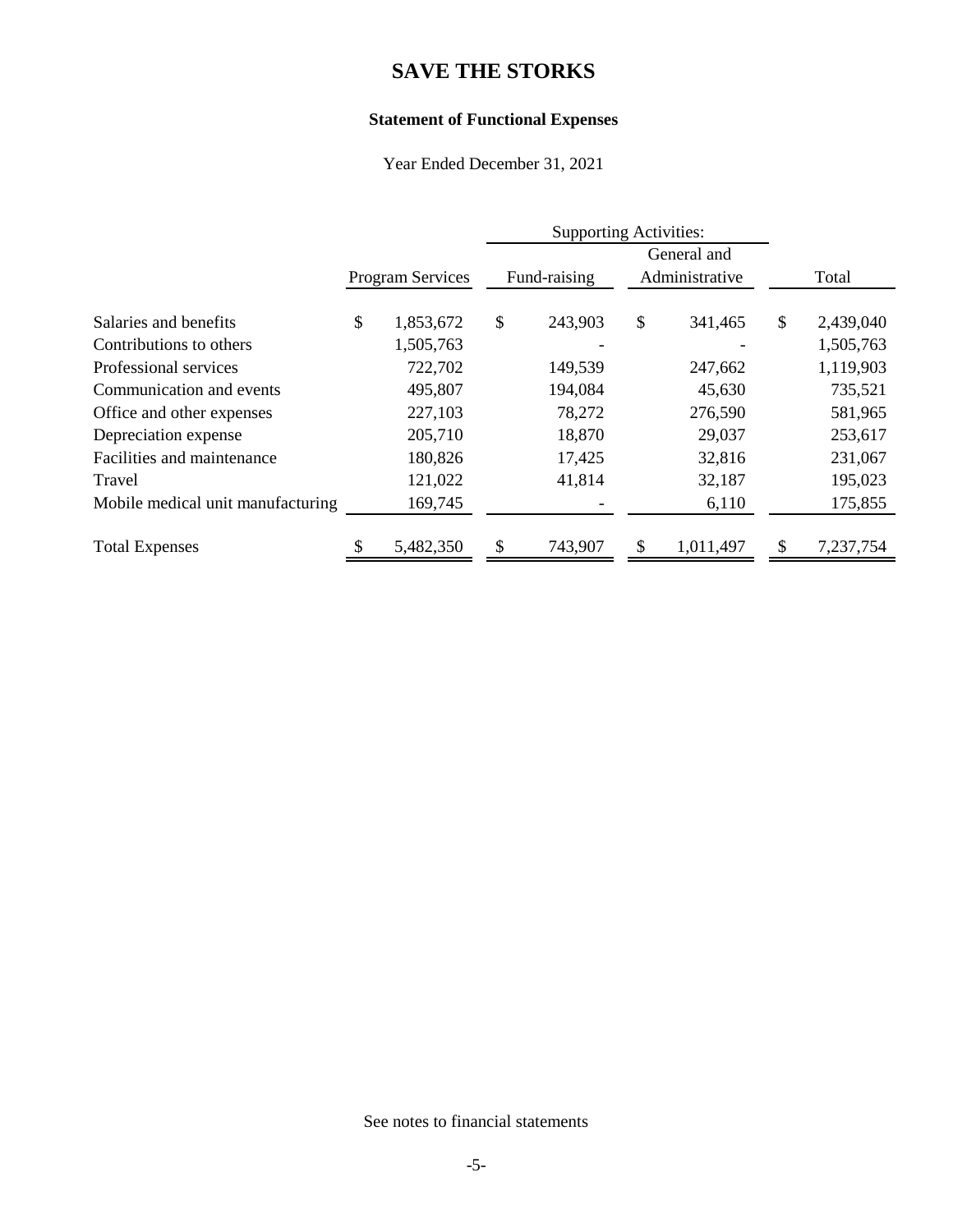### **Statement of Functional Expenses**

Year Ended December 31, 2020

|                                   |                         | <b>Supporting Activities:</b> |              |    |                |                 |
|-----------------------------------|-------------------------|-------------------------------|--------------|----|----------------|-----------------|
|                                   |                         |                               |              |    | General and    |                 |
|                                   | <b>Program Services</b> |                               | Fund-raising |    | Administrative | Total           |
| Salaries and benefits             | \$<br>1,832,898         | \$                            | 493,950      | \$ | 144,703        | \$<br>2,471,551 |
| Contributions to others           | 2,455,871               |                               |              |    |                | 2,455,871       |
| Professional services             | 774,098                 |                               | 303,668      |    | 793,583        | 1,871,349       |
| Communication and events          | 369,127                 |                               | 18,180       |    | 365,123        | 752,430         |
| Office and other expenses         | 358,350                 |                               | 312,317      |    | 40,441         | 711,108         |
| Depreciation expense              | 208,084                 |                               | 40,495       |    | 11,685         | 260,264         |
| Facilities and maintenance        | 205,598                 |                               | 40,580       |    | 12,777         | 258,955         |
| Travel                            | 165,605                 |                               | 18,419       |    | 9,481          | 193,505         |
| Mobile medical unit manufacturing | 372,381                 |                               |              |    |                | 372,381         |
| <b>Total Expenses</b>             | 6,742,012               |                               | 1,227,609    | \$ | 1,377,793      | \$<br>9,347,414 |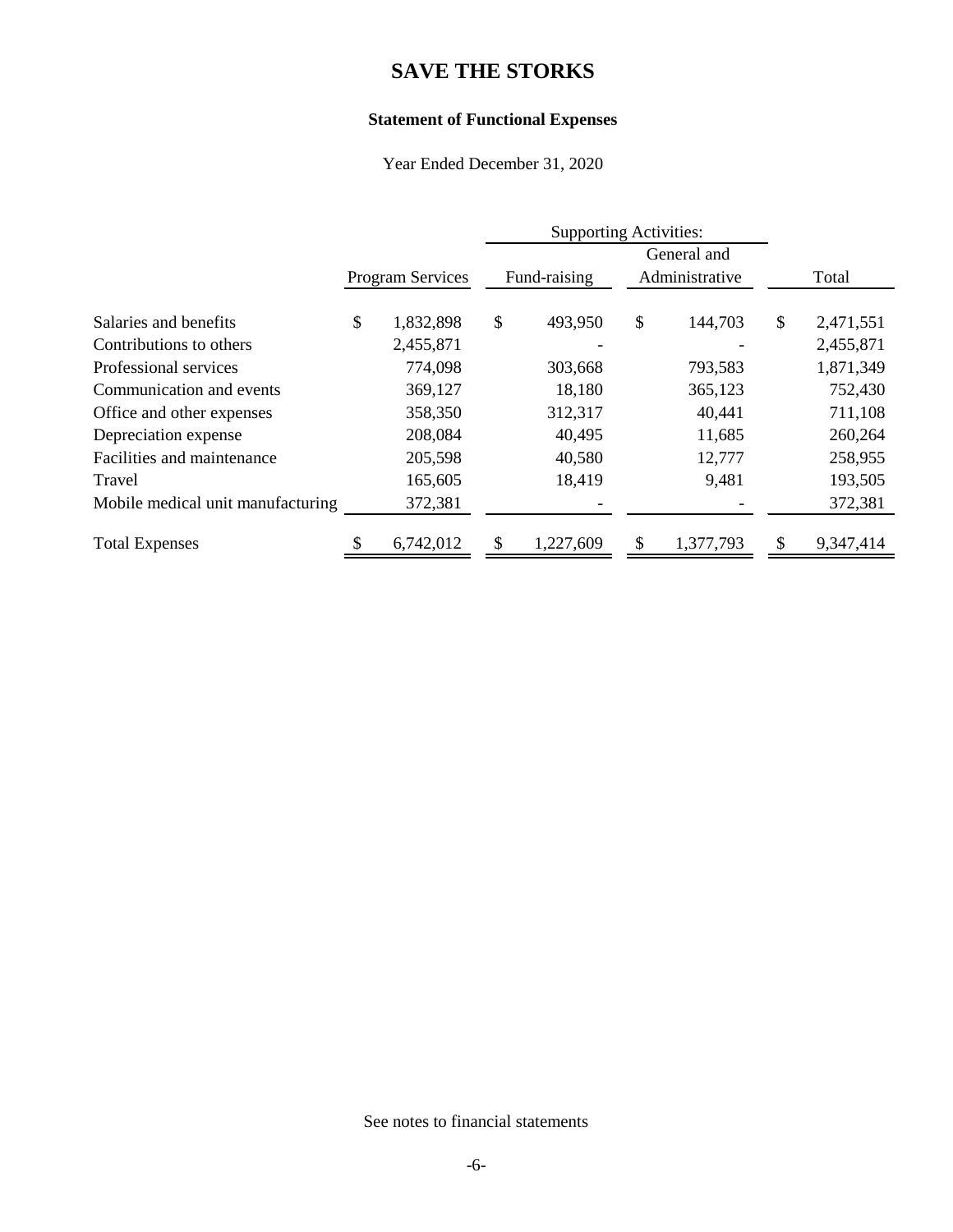#### **Statements of Cash Flows**

|                                                   | Year Ended December 31, |            |    |            |
|---------------------------------------------------|-------------------------|------------|----|------------|
|                                                   |                         | 2021       |    | 2020       |
| CASH FLOWS FROM OPERATING ACTIVITIES:             |                         |            |    |            |
| Change in net assets                              | \$                      | 973,280    | \$ | (242,068)  |
| Adjustments to reconcile change in net assets to  |                         |            |    |            |
| net cash provided (used) by operating activities: |                         |            |    |            |
| Depreciation                                      |                         | 253,617    |    | 260,264    |
| Loss on disposal of property and equipment        |                         | 160,803    |    |            |
| Forgiveness of Paycheck Protection Program loan   |                         | (428, 303) |    | (428, 303) |
| Contribution of property and equipment            |                         | 143,200    |    |            |
| Change in operating assets and liabilities:       |                         |            |    |            |
| Accounts receivable-net                           |                         |            |    | 29,899     |
| Prepaid expenses and other assets                 |                         | 53,814     |    | 921,853    |
| Accounts payable and accrued expenses             |                         | (451, 102) |    | (33,362)   |
| Grants payable                                    |                         | (9,000)    |    | 169,000    |
| Deferred income                                   |                         | 774        |    | (682, 289) |
| Deferred lease incentive-net                      |                         | (45,290)   |    | 203,805    |
| Net Cash Provided by Operating Activities         |                         | 651,793    |    | 198,799    |
| CASH FLOWS FROM INVESTING ACTIVITIES:             |                         |            |    |            |
| Purchases of property and equipment               |                         | (172, 514) |    | (306, 744) |
| Proceeds from sale of property and equipment      |                         | 30,500     |    |            |
| Net Cash Used by Investing Activities             |                         | (142, 014) |    | (306, 744) |
| CASH FLOWS FROM FINANCING ACTIVITIES:             |                         |            |    |            |
| Payments on note payable                          |                         | (8,789)    |    | (8,319)    |
| Proceeds from Paycheck Protection Program loan    |                         | 428,303    |    | 428,303    |
| Net Cash Provided by Investing Activities         |                         | 419,514    |    | 419,984    |
| Change in Cash and Cash Equivalents               |                         | 929,293    |    | 312,039    |
| Cash and Cash Equivalents, Beginning of Year      |                         | 2,003,656  |    | 1,691,617  |
| Cash and Cash Equivalents, End of Year            | \$                      | 2,932,949  | \$ | 2,003,656  |

(continued)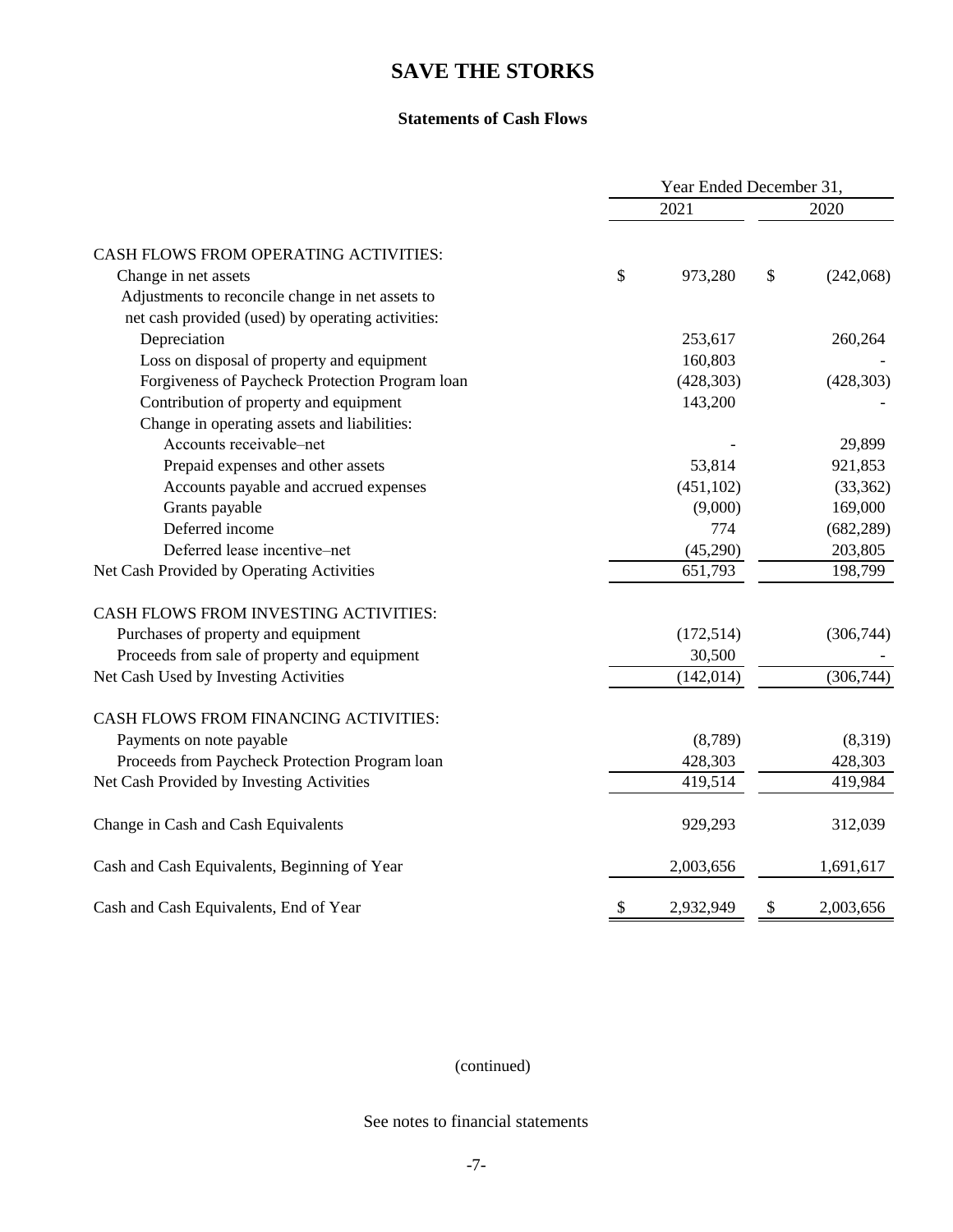### **Statements of Cash Flows**

(continued)

|                                                             | Year Ended December 31, |         |      |         |
|-------------------------------------------------------------|-------------------------|---------|------|---------|
|                                                             | 2021                    |         | 2020 |         |
| SUPPLEMENTAL DISCLOSURE:<br>Transfer to asset held for sale |                         | 474.106 |      | 70,560  |
| Non-cash forgiveness of Paycheck Protection Program Ioan    |                         | 428,303 |      | 428,303 |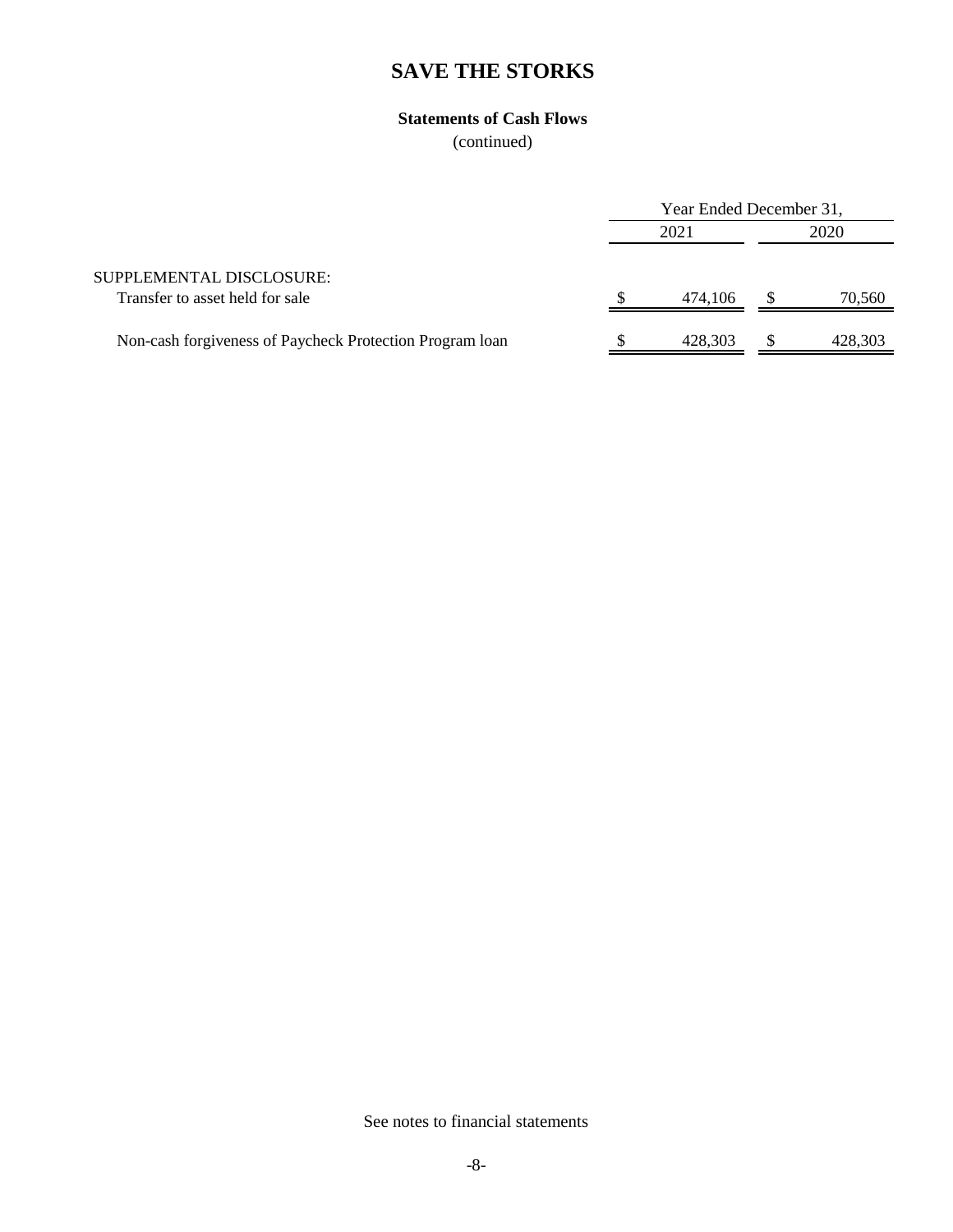#### **Notes to Financial Statements**

December 31, 2021 and 2020

#### 1. NATURE OF ORGANIZATION:

Officially founded in 2012, Save the Storks (STS) is a nonprofit corporation that is exempt from federal income taxes under Section  $501(c)(3)$  of the Internal Revenue Code and comparable state laws. Save The Storks is not a private foundation under Section 509(a) of the Internal Revenue Code.

The initial program of Save the Storks was developing partnerships with pregnancy resource centers across the nation and helping them launch Mobile Medical Units (MMU). As the organization grew, the goal of serving abortion-vulnerable moms and saving babies continued to expand. There was an increased need to equip pregnancy resource centers with more than just mobile ministry. Save the Storks has since developed and implemented training curriculum and services to help the centers more efficiently and effectively serve their communities.

The stated mission of Save the Storks is to revolutionize the meaning of pro-life. This is accomplished by: 1) changing the language and conversation around pro-life, 2) creating innovative ways to engage and serve abortion-vulnerable women and save babies, 3) equipping grassroots leaders with strategies and tools to provide love, compassion and action to women in crisis pregnancies, and 4) mobilizing cultural influences to create catalytic change.

#### 2. SIGNIFICANT ACCOUNTING POLICIES:

STS maintains its accounts and prepares its financial statements on the accrual basis of accounting in conformity with accounting principles generally accepted in the United States of America. The preparation of financial statements in conformity with accounting principles generally accepted in the United States of America requires management to make estimates and assumptions that affect the reported amounts and disclosures at the date of the financial statements and the reported amounts of revenues and expenses during the reporting period. Actual results could differ from those estimates. The significant accounting policies followed are described below to enhance the usefulness of the financial statements to the reader.

#### CASH AND CASH EQUIVALENTS

Cash and cash equivalents consist of cash held in checking and savings accounts, cash on hand, and money market funds. As of December 31, 2021 and 2020, cash on deposit with financial institutions exceeded federally insured limits by approximately \$2,334,000 and \$2,087,000, respectively. STS has not experienced any losses in such accounts and believes it is not exposed to any significant credit risk on cash.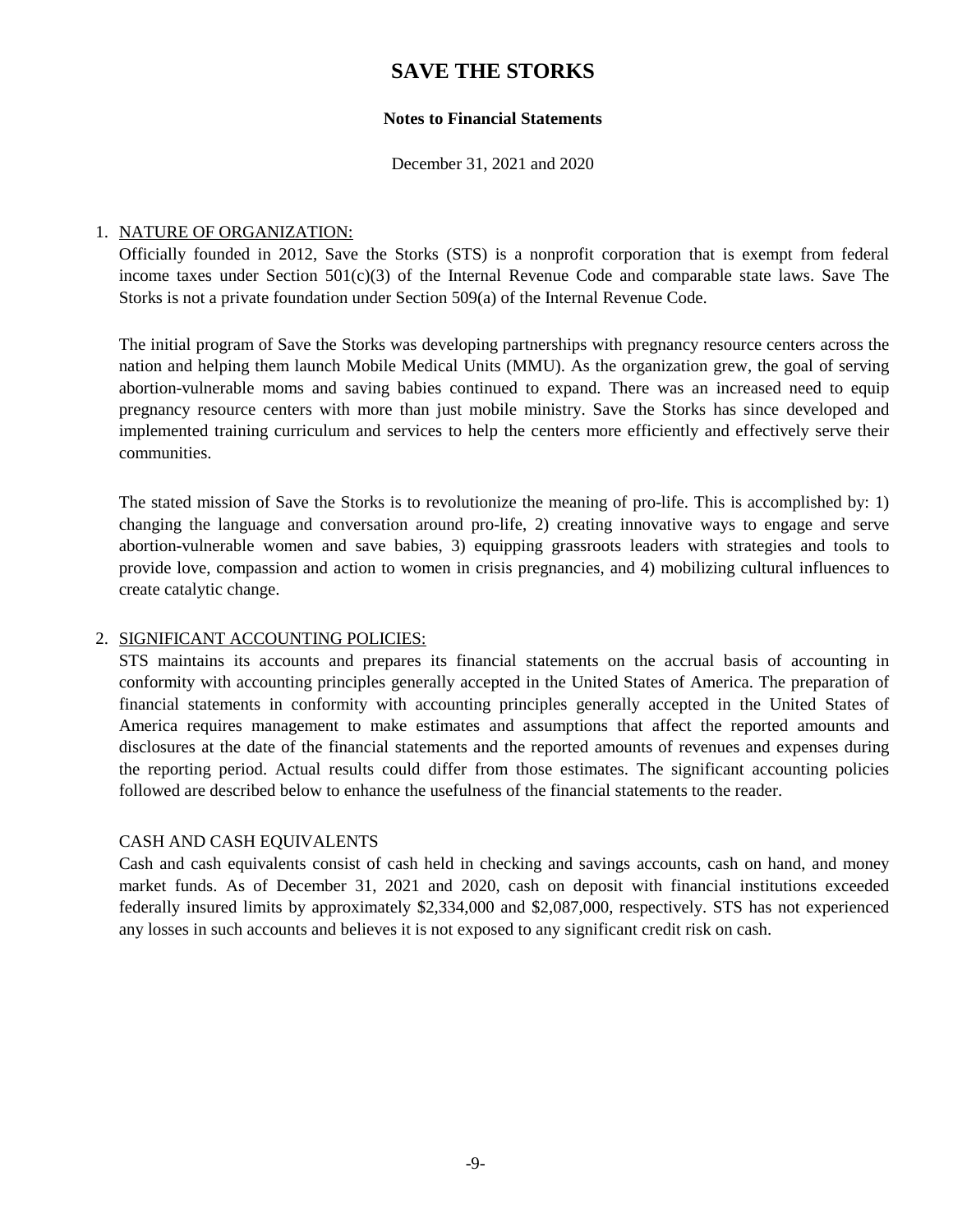#### **Notes to Financial Statements**

December 31, 2021 and 2020

#### 2. SIGNIFICANT ACCOUNTING POLICIES, continued:

#### ASSETS HELD FOR SALE

As of December 31, 2020, assets held for sale consisted of a mobile medical unit, which was sold during the year ended December 31, 2021. As of December 31, 2021, assets held for sale consist of land and a building. The assets are recorded at the lower of market value or historical cost, net of accumulated depreciation.

#### PROPERTY AND EQUIPMENT–NET:

Property and equipment are recorded at cost or, if donated, at fair market value at the date of donation. Assets costing greater than \$2,500 are capitalized. Depreciation is recorded over the estimated useful lives of the assets on a straight-line basis, which range from three to thirty years. Leasehold improvements are depreciated or amortized over the lessor of the useful life or lease term.

#### DEFERRED INCOME

Deferred income is recorded for the unearned portion of payments received on mobile medical units (MMU). Revenue is recognized as earned, which is at point of delivery of the MMU. Deferred income is also recorded for the unearned portion of ticket sales related to upcoming events.

#### GRANTS PAYABLE

Grants payable consist of amounts not yet paid, but unconditionally promised, to recipient organizations as of December 31, 2021 and 2020.

#### NET ASSETS

The financial statements report amounts separately by class of net assets as follows:

*Net assets without donor restrictions* are those resources currently available at the discretion of the board of directors for use in STS's operations.

*Net assets with donor restrictions* are those contributions restricted by donors for various ministry projects and programs.

#### SUPPORT, REVENUE, AND EXPENSES

Contributions are recorded when made, which may be when cash and other assets are received or unconditionally promised. Gifts of cash and other assets are reported as support with donor restrictions if they are received with donor stipulations that limit the use of the donated amounts. When a donor restriction expires, that is, when a stipulated time restriction ends or purpose restriction is satisfied, net assets with donor restrictions are reclassified to net assets without donor restrictions and reported in the statement of activities as net assets released from restrictions. All contributions are considered available for use without donor restrictions unless specifically restricted by the donor.

Service and product income consists primarily of MMU sales to pregnancy resource centers and is recognized when earned.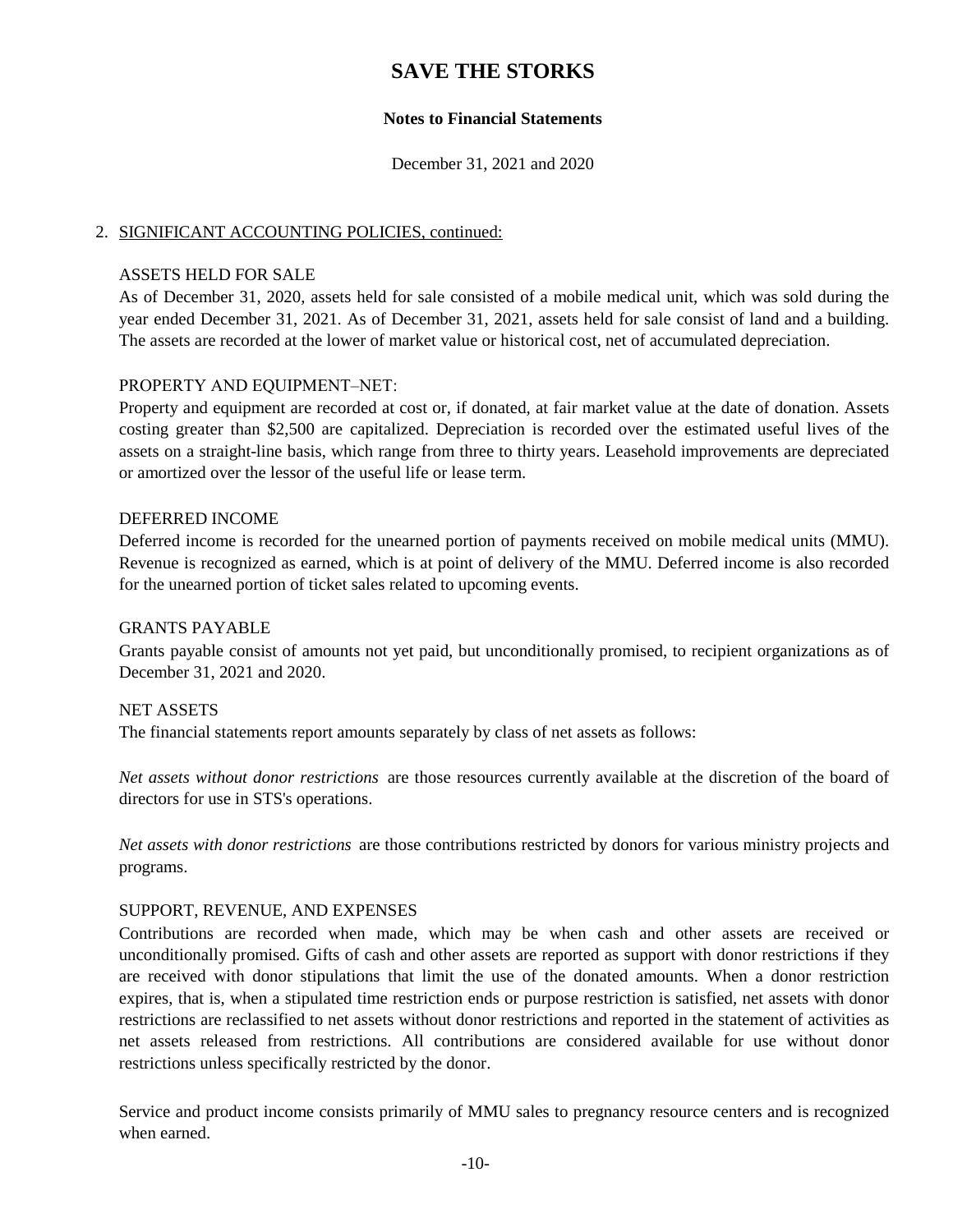#### **Notes to Financial Statements**

December 31, 2021 and 2020

#### 2. SIGNIFICANT ACCOUNTING POLICIES, continued:

#### SUPPORT, REVENUE, AND EXPENSES, continued:

During the year ended December 31, 2021, STS received a second draw Paycheck Protection Program 2 (PPP) loan of \$428,303. STS incurred qualifying expenses exceeding the loan amount and on August 19, 2021, STS' request for loan forgiveness was granted by the Small Business Administration (SBA). During the year ended December 31, 2020, STS received the first PPP loan for the same amount, which was forgiven by the SBA on November 2, 2020. The full amount of both grants are recorded in government grant revenue on the statements of activities. STS has adopted the simultaneous release option for funds received through conditional grants. Therefore, all conditional grants for which STS has met the barriers for revenue recognition have been treated as grants without donor restrictions in the statements of activities.

The financial statements report certain categories of expenses that are attributable to one or more program or supporting functions of STS. These expenses include salaries and benefits, facilities, travel, depreciation, and other. Depreciation and facilities are allocated based on square footage. Costs of other categories are allocated on estimates of time and effort. Total expenses include all operating expenses.

#### JOINT COSTS

STS hosts events and sends marketing materials throughout the year that result in joint cost. Joint costs are incurred when requests for contributions and program service activities are conducted simultaneously. Joint costs are allocated based on time and effort or space used on marketing materials. Total joint costs consist of the following:

|                                  |      | December 31,      |    |                    |  |
|----------------------------------|------|-------------------|----|--------------------|--|
|                                  | 2021 |                   |    | 2020               |  |
| Program services<br>Fund-raising | \$   | 150,430<br>37,607 | \$ | 312,500<br>312,500 |  |
|                                  | S.   | 188,037           | S  | 625,000            |  |

#### 3. LIQUIDITY AND FUNDS AVAILABLE:

STS has approximately \$2,933,000 and \$2,004,000 of financial assets available for general expenditure within one year of the statements of financial position date as of December 31, 2021 and 2020, respectively. This amount consists of cash and cash equivalents. STS has a policy to structure its financial assets to be available as its general expenditures, liabilities, and other obligations come due.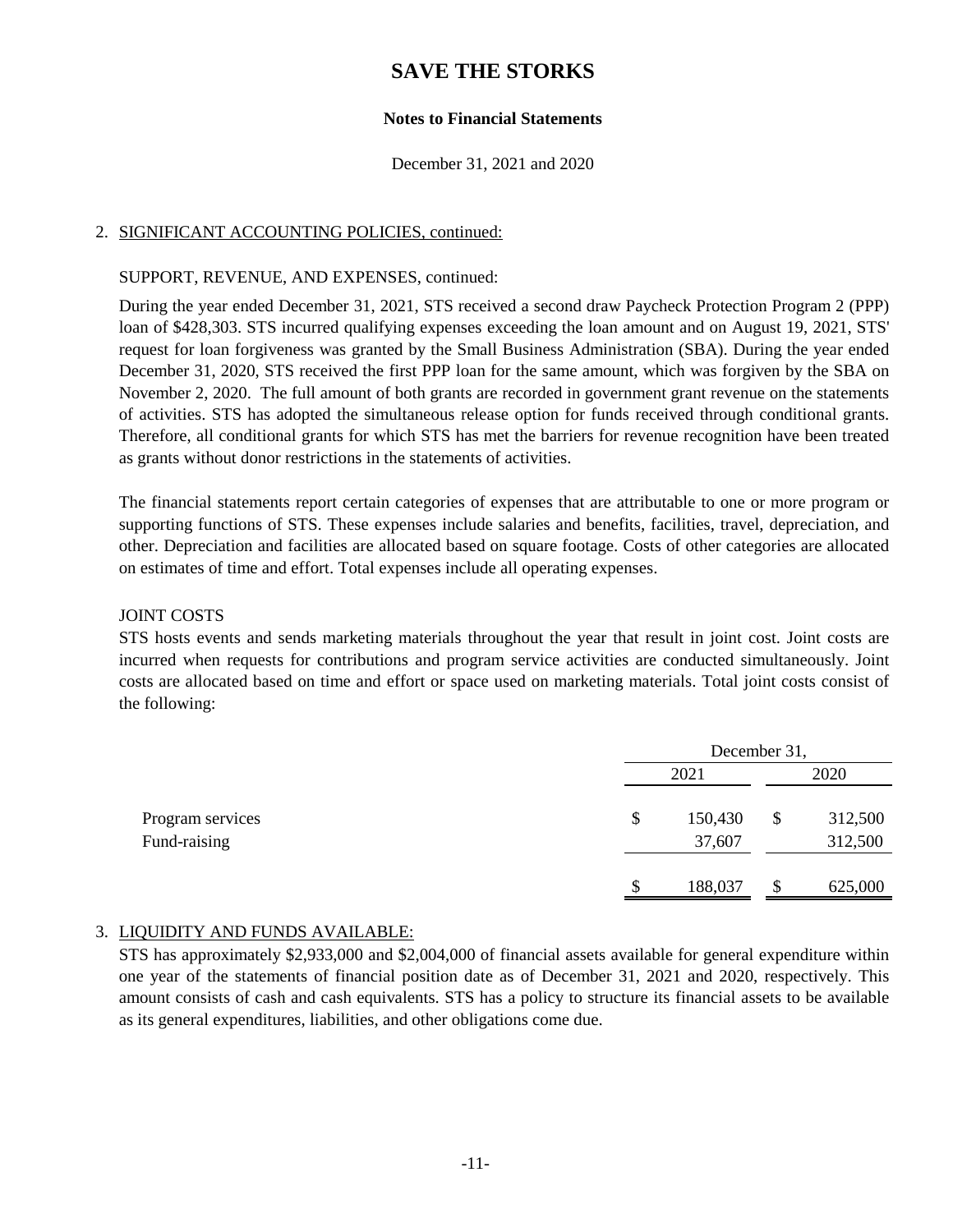### **Notes to Financial Statements**

December 31, 2021 and 2020

### 4. PROPERTY AND EQUIPMENT–NET:

Property and equipment–net consist of:

|                                                | December 31, |            |    |            |
|------------------------------------------------|--------------|------------|----|------------|
|                                                | 2021         |            |    | 2020       |
| Leasehold improvements                         | \$           | 944,907    | \$ | 944,907    |
| Equipment                                      |              | 132,767    |    | 145,008    |
| Software                                       |              | 135,000    |    |            |
| Vehicles                                       |              |            |    | 266,134    |
| <b>Buildings</b>                               |              |            |    | 331,464    |
| Land                                           |              |            |    | 31,300     |
|                                                |              | 1,212,674  |    | 1,718,813  |
| Less accumulated depreciation and amortization |              | (520, 635) |    | (425, 694) |
|                                                |              | 692,039    |    | 1,293,119  |
| Construction in progress                       |              |            |    | 218,072    |
|                                                | \$           | 692,039    | \$ | 1,511,191  |

### 5. NOTE PAYABLE:

Note payable consists of:

|                                                                                                                                                                                                                                                                                 | December 31, |         |    |         |
|---------------------------------------------------------------------------------------------------------------------------------------------------------------------------------------------------------------------------------------------------------------------------------|--------------|---------|----|---------|
|                                                                                                                                                                                                                                                                                 | 2021         |         |    | 2020    |
| Note payable consists of a mortgage to a financial institution. The<br>mortgage bears interest at 4.98% and has monthly principal and<br>interest payments of \$1,855 with a balloon payment required upon<br>maturity. The mortgage matures in November 2029 and is secured by |              |         |    |         |
| land and buildings.                                                                                                                                                                                                                                                             | S            | 262,118 | \$ | 270,907 |
| Future minimum payments are:                                                                                                                                                                                                                                                    |              |         |    |         |
| <u>Year Ending December 31.</u>                                                                                                                                                                                                                                                 |              |         |    |         |
| 2022                                                                                                                                                                                                                                                                            | \$           | 9,447   |    |         |
| 2023                                                                                                                                                                                                                                                                            |              | 9,929   |    |         |
| 2024                                                                                                                                                                                                                                                                            |              | 10,435  |    |         |
| 2025                                                                                                                                                                                                                                                                            |              | 10,966  |    |         |
| 2026                                                                                                                                                                                                                                                                            |              | 11,525  |    |         |
| Thereafter                                                                                                                                                                                                                                                                      |              | 209,816 |    |         |
|                                                                                                                                                                                                                                                                                 | \$           | 262,118 |    |         |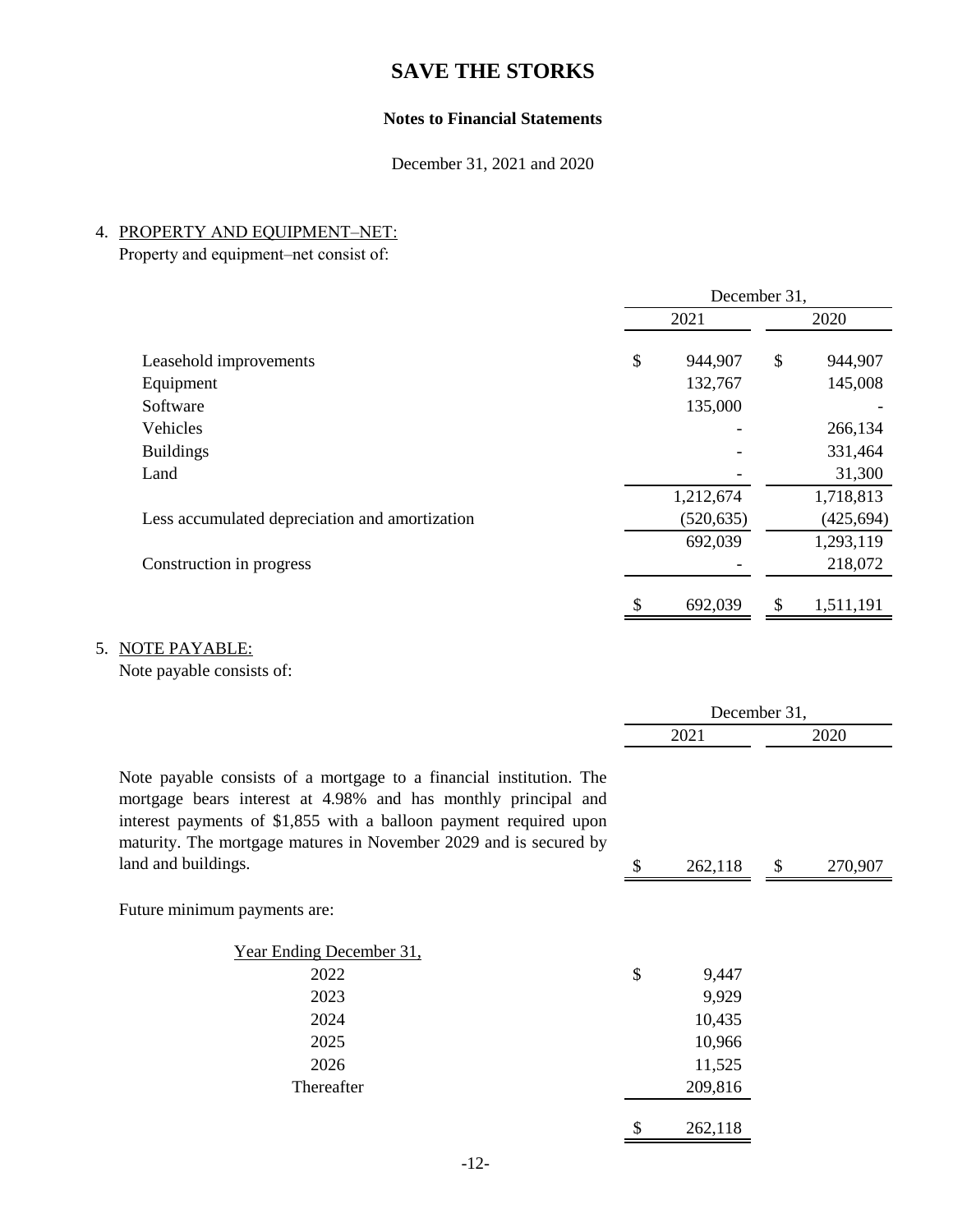#### **Notes to Financial Statements**

December 31, 2021 and 2020

#### 6. NET ASSETS WITH DONOR RESTRICTIONS:

Net assets with donor restrictions consist of:

|                               | December 31,           |    |                  |  |
|-------------------------------|------------------------|----|------------------|--|
|                               | 2021                   |    | 2020             |  |
| Mobile medical units<br>Other | \$<br>61,720<br>30,000 | \$ | 658,010<br>5,050 |  |
|                               | \$<br>91,720           | \$ | 663,060          |  |

#### 7. RELATED PARTIES:

During the years ended December 31, 2021 and 2020, STS paid \$60,000 and \$63,684, respectively, for consulting services provided by board members. STS also paid \$60,000 and \$0, to a former board member who managed the New York property and training program, during the years ended December 31, 2021 and 2020, respectively. STS also paid \$0 and \$27,800 to companies owned by board members during the years ended December 31, 2021 and 2020, respectively.

#### 8. OPERATING LEASE:

During the year ended December 31, 2019, STS entered into a lease agreement with an unrelated third party vendor for use of office space. Per the agreement, the lessor agreed to pay for leasehold improvements up to \$271,740. This is considered a lease incentive. The total costs of the leasehold improvements were capitalized, and the amount paid directly by the lessor, \$271,740, was recorded as a deferred lease incentive liability. The deferred lease incentive will be amortized at a rate of \$3,774 per month over the life of the lease as an offset against rent expense. As of December 31, 2021 and 2020, the deferred lease incentive is stated net of amortization of \$113,225 and \$67,935, respectively. Net lease expense for the years ended December 31, 2021 and 2020 was \$174,251 and \$196,024, respectively.

Future minimum payments required under lease agreements and other contractual obligations as of December 31, 2021, are:

| Year Ending December 31, |    |         |
|--------------------------|----|---------|
| 2022                     | \$ | 133,605 |
| 2023                     |    | 138,135 |
| 2024                     |    | 142,664 |
| 2025                     |    | 72,464  |
| 2026                     |    | -       |
| Thereafter               |    | -       |
|                          |    |         |
|                          | S. | 486.868 |